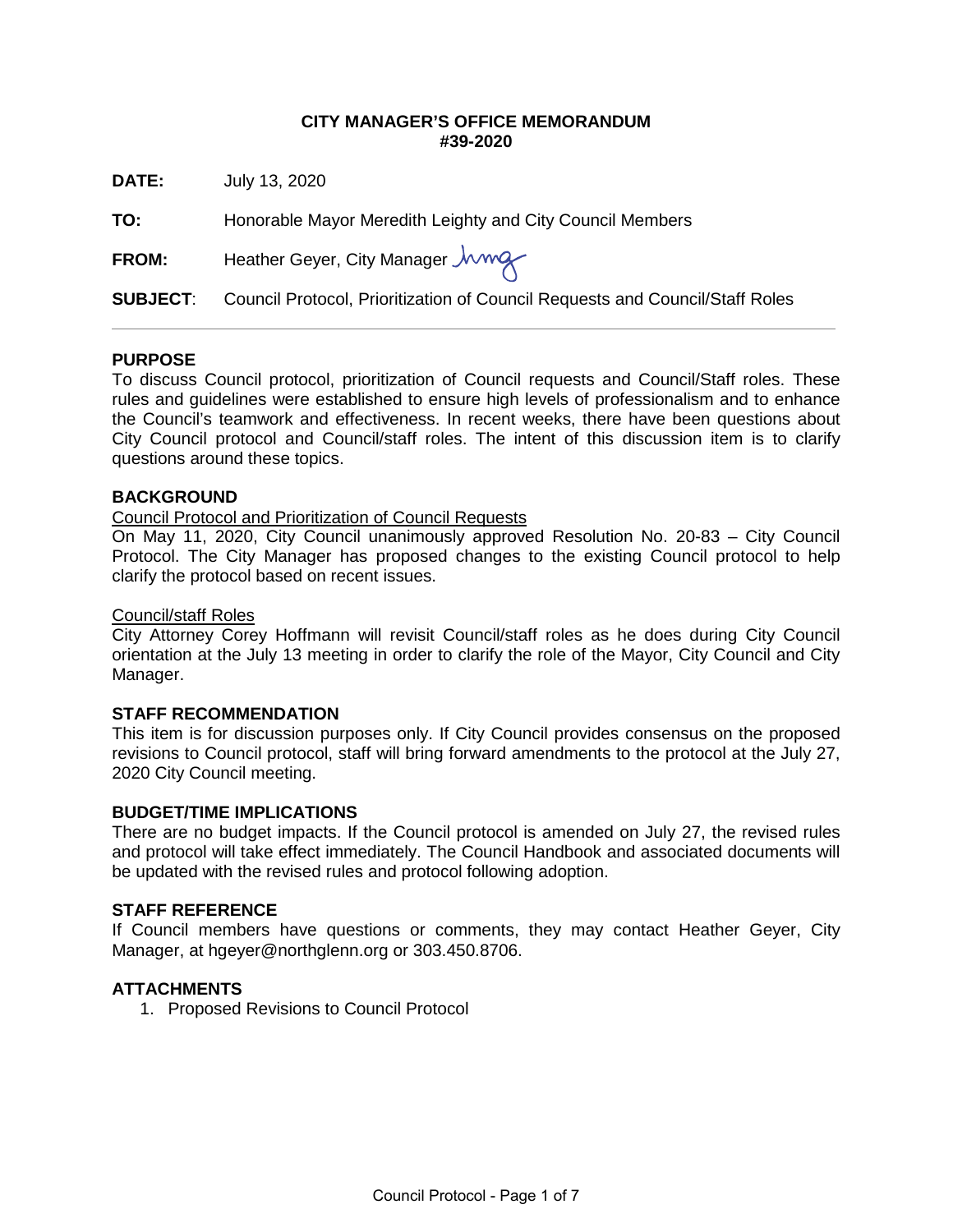## **City of Northglenn Code of Conduct, Protocols and General Procedures Adopted by Resolution No. 20-83, Series of 2020**

## *House Rules* **– Northglenn City Council**

- 1. Maintain a professional demeanor; use of professional syntax and behavior
- 2. Respect others
- 3. Have manners
- 4. Come prepared and do your homework
- 5. Listen with an open mind; strive to understand; be willing to change your mind
- 6. Keep others informed; avoid surprises
- 7. Focus on the issue at hand
- 8. Allow individuals to learn and modify their position
- 9. Agree to disagree; if you disagree, state your position/reasons
- 10. Members commit to supporting Council decisions once those decisions are made
- 11. Decide, move on to the next issues
- 12. Keep your sense of humor

## **Protocol 1: Employee contact**

The City of Northglenn operates under a Council Manager form of government. Neither the Council nor any of its members shall dictate the appointment of any person to office by the City Manager or in any way interfere with the City Manager or other City officer to prevent them from exercising their judgment in the appointment or employment of officers and employees in the administrative service. Except for the purpose of inquiry, the Council and its members shall deal with the administrative service solely through the City Manager; and neither the Council nor any member thereof shall give orders to any of the subordinates of the City Manager.

With the exception of inquiries directed to the City Attorney, City Clerk, or Municipal Judge, all other inquiries should be directed to the City Manager and will be delegated to appropriate staff. If a Council member is contacted by an employee, they should notify the City Manager of the contact and substance of the communication. The City Manager and Council members should both work to illustrate respect between the City Manager and the elected officials by their actions and the manner which they show transparency and trust in each other.

- 1. Employee Initiated contacts with Mayor and Council members
	- a. Keep interaction social.
	- b. If the employee has a concern about the City organization, management, or Council policy refer the employee to their supervisor, Department Head, Human Resources or the City Manager (or designee – for all below).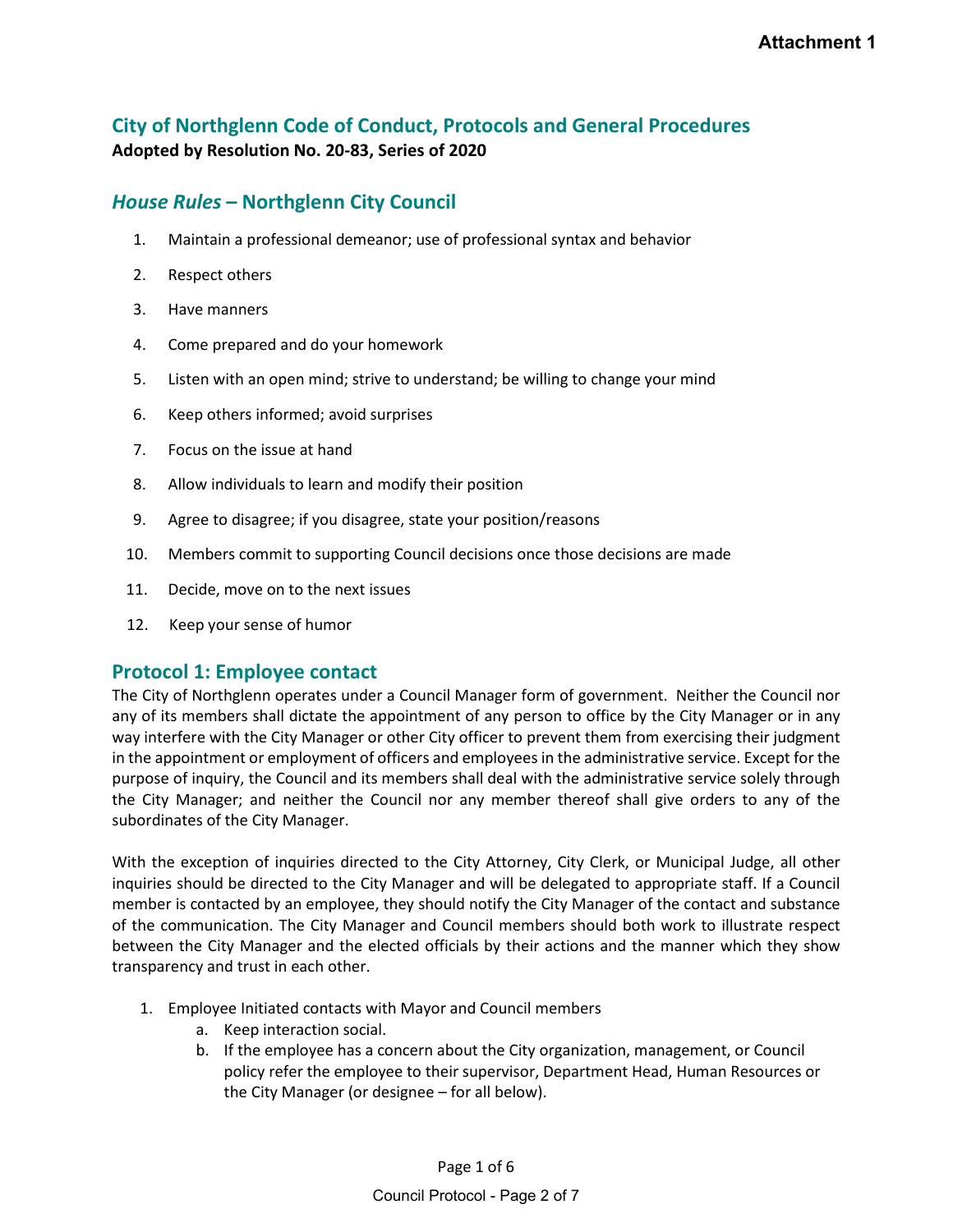- c. Council members should not engage in City policy discussions with City employees, unless it is in the course of coordination or deliberation through the City Manager, City Attorney, City Clerk, or Municipal Judge.
- 2. Mayor and Council Initiated contacts with Employees
	- a. Requests for simple information are welcome be mindful of your position and the potential for misunderstanding.
	- b. Avoid directing the City staff remember that even a question may be perceived as a directive. Requests for service should be directed through the City Manager.
	- c. If staff estimates that a Council member request for simple information will require research time greater than one (1) hour, staff will advise the requesting Council member of such and recommend they request a research topic as described in Protocol 3.
- 3. Employee Contact related to Human Resources and Personnel
	- a. Oversight of personnel is the responsibility of the City Manager with the exception of the Municipal Judge, City Clerk and City Attorney.
	- b. All personnel-related matters must go through the City Manager.

# **Protocol 2: Requests for Simple Information**

*This type of request involves the need for information on a project, program, service, or policy that already exists.*

- 1. Simple information shall be defined as topics which would most likely not be of general interest to all Council members. (For instance, time of a meeting, status of a pot hole fill, how to locate information, etc.)
- 2. Contact the City Manager, Department Director, City Attorney, or City Clerk.
- 3. The information will be shared with the other Council members if the City Manager believes it will be of general interest.
- 4. Council members may also submit requests through the Access Northglenn app.

## **Protocol 3: Requests for Research Topic**

*This type of request involves the need to have additional information on a program, service, policy or community partnership that already exists and is more involved in gathering the information than response to a simple request.*

- 1. Contact the City Manager, City Attorney, or City Clerk with a copy to the Mayor and City Council members.
- 2. Provide information about the request: share any background information from Council member research, focus the topic, outline your expectations, and discuss timeframe.
- 3. Council members may makeare required to make a request during a City Council meeting.
- 4. The Mayor and Council will determine the direction on the request.
- 5. City Council consensus must be reached prior to direction being given to the City Manager to begin staff beginning new research projects.

## **Protocol 4: Prioritization of City Council Requests for Action**

*This type of request involves the need for something new that is not in the current City Council Strategic Plan and has policy implications, operational impacts and needs to be fully vetted by City Council and City Staff.*

- 1. Contact the City Manager, City Attorney, or City Clerk with a copy to the Mayor and City Council members.
- 2. Provide information about the request: why it is a priority request? Is necessary to move forward outside of the agreed upon City Council Strategic Plan for the year? Share any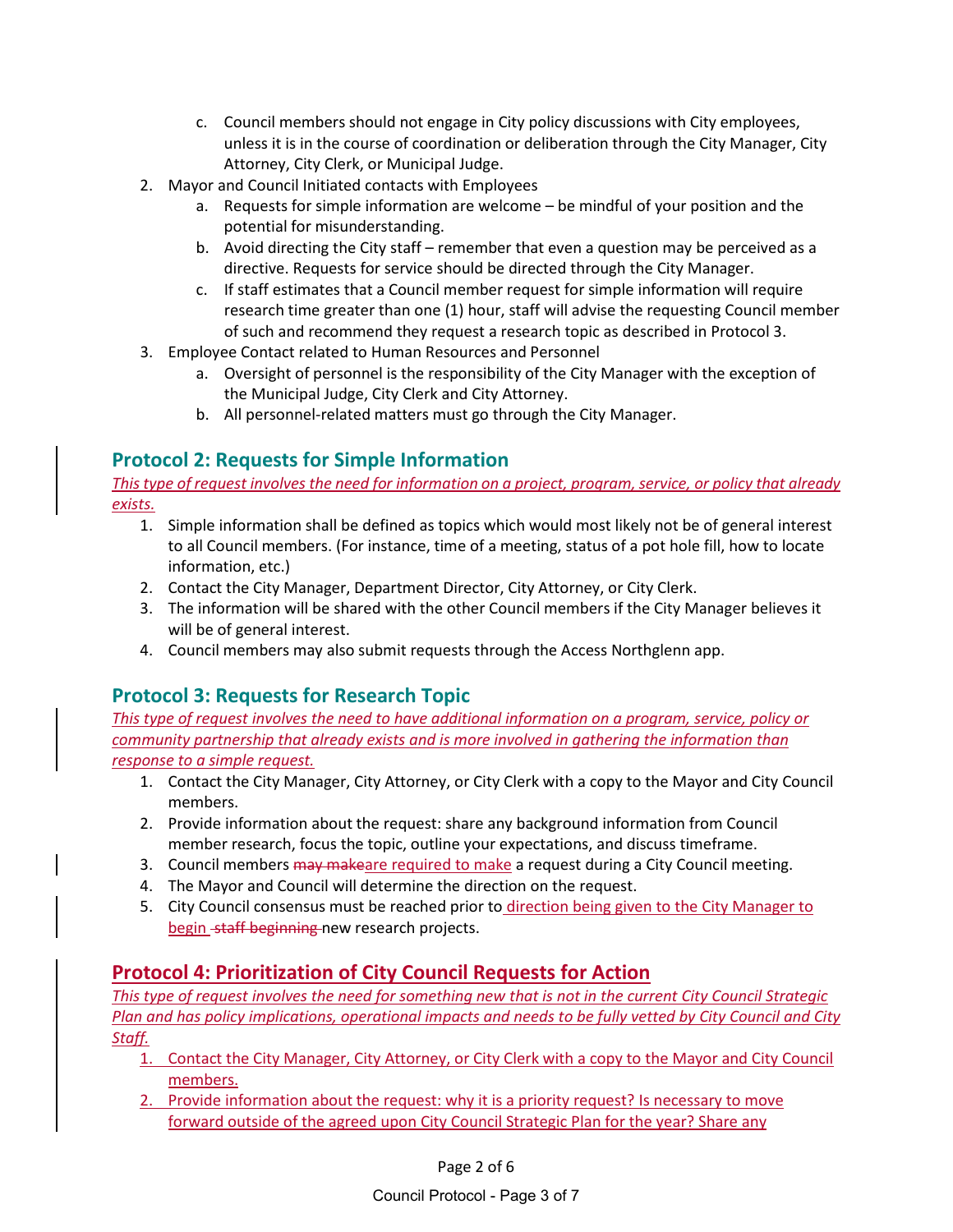background information from Council member research, focus the topic, outline your expectations, and discuss the desired timeframe.

- 3. Council members are required to make a request during a City Council meeting.
- 4. The Mayor and Council will prioritize the request based on feedback from the City Manager on how the request fits into the existing Council Strategic Plan, policy/legal implications, funding required and what is involved in order to appropriately respond to the request.
- 5. City Council consensus must be reached prior to direction being given to the City Manager to begin work on new Council requests for action.

## **Protocol 4 5: Resident Service Requests made to Council**

These requests are an opportunity for the Council member to assist the resident with an understanding of their City government and to also build rapport between City staff and the resident. The Council member's role is to concierge both the answer to the inquiry and an understanding of how to work directly with staff if the resident wanted to choose that route in the future. A City organization which shows collaboration and mutual respect between the elected officials and the staff is most credible in the eyes of the resident. Also, the City Manager and City staff should help the resident understand the important policy-making role of the elected officials and support that relationship between the resident and their elected officials.

- 1. First contact
	- a. Listen without making any commitments for the City.
	- b. Forward the service request to the City Manager, including Council member expectations – feedback on City actions, timeframe, any follow up actions.
		- i. The City will use Access Northglenn to track the request.
		- ii. The City will acknowledge receipt to City Council member within one business day and provide an estimate of when the answer will be provided.
		- iii. The follow up will be provided by the City Manager or Department Director.
- 2. Resident reporting unsatisfactory contact with City operations
	- a. Listen: gather information; avoid making a commitment for the City; be open to gathering more information to get a complete understanding of the issue. Maintain an objectivity to the resident and show concern for their issue without judging the matter.
	- b. Contact the City Manager, share all information and Council member's expectations. It will be most helpful to provide specific contact information and allow City staff to reach out directly to the resident.

### **Protocol 5 6: Agenda Management**

- 1. The City Manager sets the meeting agenda.
	- a. The Mayor, as presiding officer of the Council meetings, may provide the City Manager with input or feedback on the organization of the meeting in an effort to streamline the flow of Council meetings as well as other considerations such as length of meetings.
- **1.2. Placing an item on a City Council or Study Session Meeting agenda** 
	- a. Individual Council members may request to add a topic to a City Council regular meeting or a Study Session agenda. Requests for action needs to follow Protocol 4.
		- i. Share topic with City Manager in one-on-one meetings or bring the topic up during a City Council meeting or Study Session.
		- ii. The City Manager has discretion to ask full City Council for feedback and direction on request for agenda additions. It is the City Manager's role to attempt to balance the timing and pacing of these meetings and their subject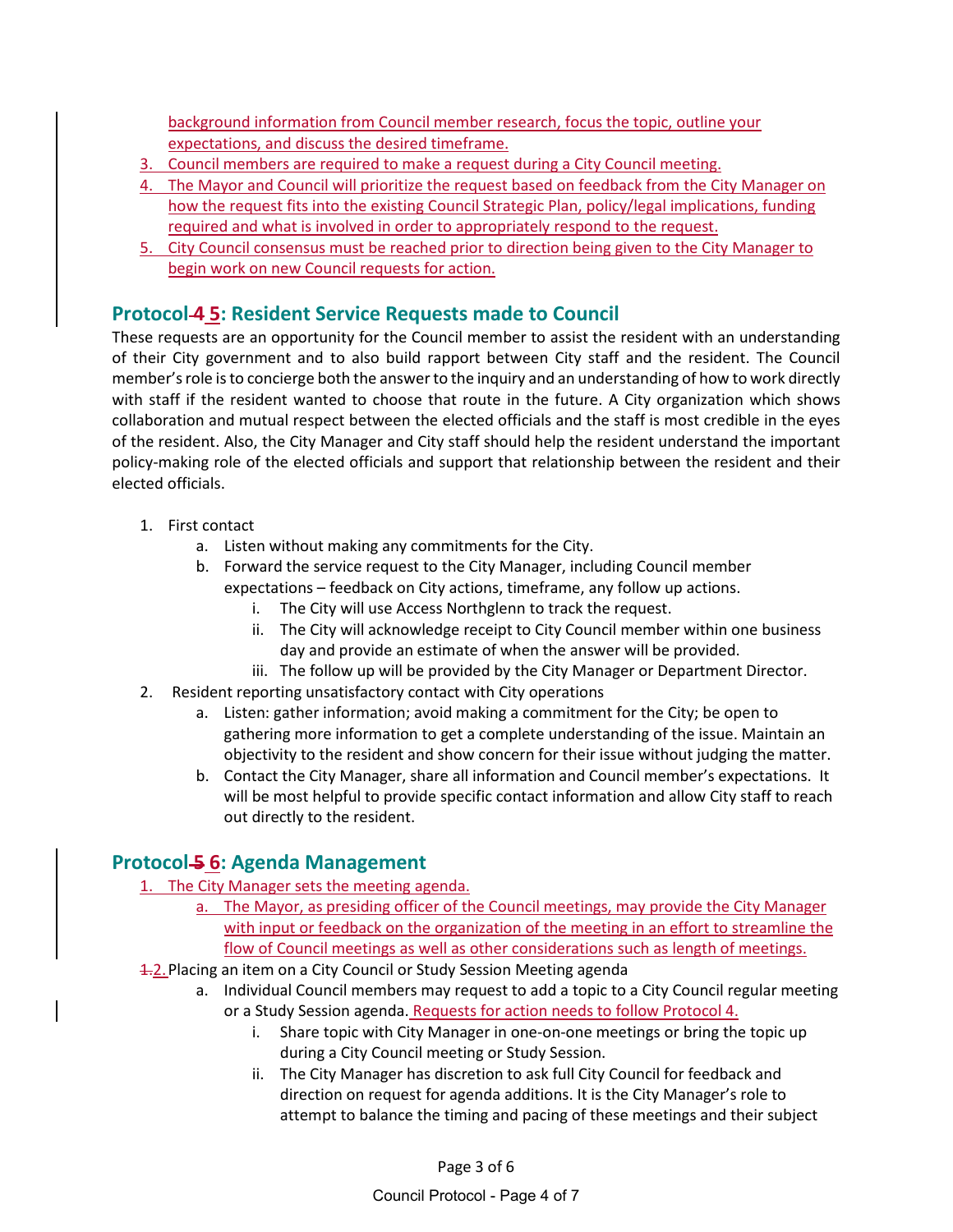matter. (Some requested subjects may not be ready for agendizing, in the City Manager's opinion.)

- 3. The City Manager and City Clerk meet with the Mayor weekly to review the upcoming meeting agenda and to respond to any questions the Mayor has in order to assist the Mayor in presiding over meetings. The Mayor will inform the City Manager of any potential issues or questions that may arise by City Council that may not otherwise be communicated to the City Manager.
- 4. The City Manager will work to manage the length of meetings by managing the length of the agenda as much as possible recognizing there are many factors outside of the Manager's control.
- 2.5. Questions from Council members on a posted agenda topic
	- a. Email the City Manager by 9:00 a.m. the day of the City Council meeting or Study Session with copy to the Mayor and Council members. This will allow City staff time to research the question, prepare a response, or to incorporate the question in their presentations at the City Council meeting.
	- b. City staff will attempt to provide a written answer to all questions by 4:00 p.m. the day of the meeting.
	- c. Bring up the questions during the Study Session.
- 3.6. Clarification of clear City Council direction at Study Sessions, City Council Meetings and Executive Sessions
	- a. The Mayor will ensure each City Council member has the opportunity to provide feedback and ask questions before concluding the discussion with direction for Staff, using the following process:
		- i. Ask each City Council member for any questions and/or comments;
		- ii. Ask the City Manager for any concluding remarks on the questions/comments provided; and
		- iii. Ask City Council for confirmation on the direction for staff.
	- b. The Mayor will summarize the direction, restate it to the group, confirm with the City Manager that they understand City Council's direction, and identify next steps.
- 4.7. Requests for a Proclamation from a Council member (via a constituent or one's own request)
	- a. All requests for proclamations are subject to approval by and prepared for the Mayor's signature on behalf of the City Council.
	- b. Make request to the City Manager and/or City Clerk's Office a minimum of 10 days prior to the meeting/event where the proclamation will be issued.
	- c. When making the request, the following will be provided:
		- i. The proposed timing of the proclamation/specific meeting date
		- ii. A draft of the proclamation, if available
		- iii. Background information and/or a website for the organization being recognized.
		- iv. The name(s) and contact information for those who will be receiving the proclamation at the City Council meeting so that they may be contacted and attendance confirmed.

# **Protocol 6 7: Urgent Information Communication to Council members, Criteria of "Urgent"**

- 1. Major incident
- 2. Emergency situation
- 3. Topic likely to receive multi-media posting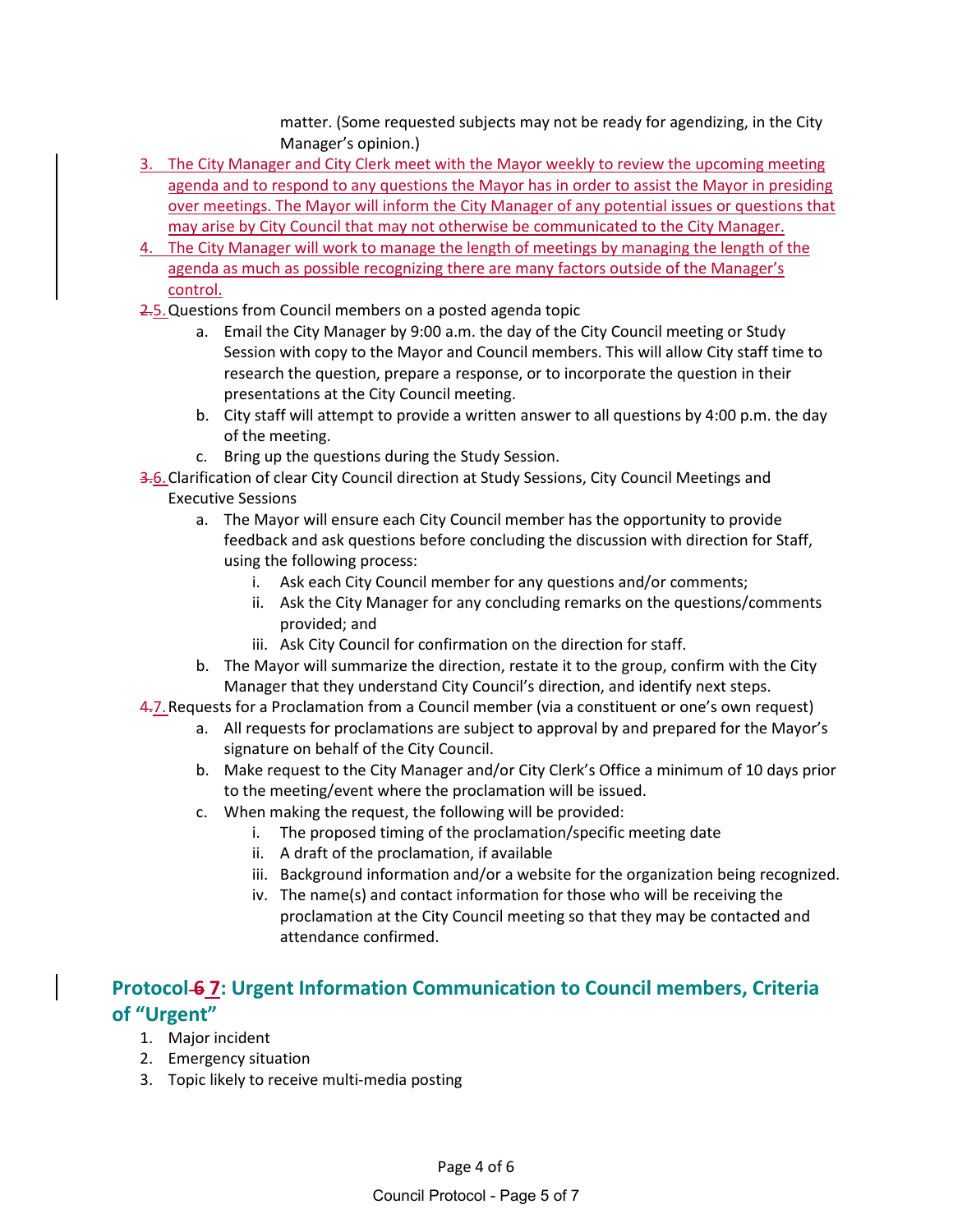4. Method of contact: Council members will be notified via mobile phone text. Details of the matter may be provided via email if they are too lengthy for a text, but texting will be the manner in which to ensure uniform notice.

# **Protocol 7 8: Communications**

- 1. City Manager and Council members will have regular meetings to keep lines of communication open.
- 2. City Manager will endeavor to ensure all Council members are kept current on all matters. The weekly City Council meetings, Manager/Council member meetings, bi-weekly City Manager Reports and immediate emails will be the primary methods of communication.
- 3. When Council members communicate with residents and the City Manager they will endeavor to keep their colleagues informed as well.
- 4. On matters of general interest, Council members will copy the Mayor and all members of the City Council.
- 5. The City Manager will share information and responses to individual Council members with the Mayor and the full City Council on matters of general interest.
- 6. If a Council member is sharing a public statement on a matter that is or will be in front of the full City Council, the Council member will share the statement with colleagues at the same time or before the statement is shared with the public.
- 7. Once the City Council has reached a decision on a particular issue, if a Council member disagrees with the decision reached that member is encouraged when communicating publicly to do so in a manner that is transparent but does not denigrate the respect or authority of the City Council body.

Example: I publicly disagreed with the decision reached by the City Council. That said, I respect my colleagues' decision and will move forward in full support.

# **Protocol 8 9: Speaking for the City**

- 1. The Mayor is the chief spokesperson for the City and represents the City policies, Council decisions or directions; represents the City's position to outside agencies.
- 2. The City Manager is also a major spokesperson for the City and speaks for the City organization and management; represents the City reflecting the Council decision and directions.
- 3. City Council members serve as a representative for their Ward and liaison between the City, Boards and Commissions, and outside agencies.

## **Protocol-9 10: Liaisons**

- 1. City Boards/Commissions
	- a. Responsibilities: observe the Board/Commission; listen; respond to questions; bring back ideas, actions and issues to the Mayor and City Council.
	- b. On quasi-judicial boards/commissions (Planning), be extremely careful and cautious not to participate in their deliberations.
- 2. Outside Organizations
	- a. Responsibilities: share information; represent the City policies and Council direction; bring issues/topics back to the Mayor and City Council for discussion, decisions and direction; updates will be shared under Council communications during Regular Council meetings.